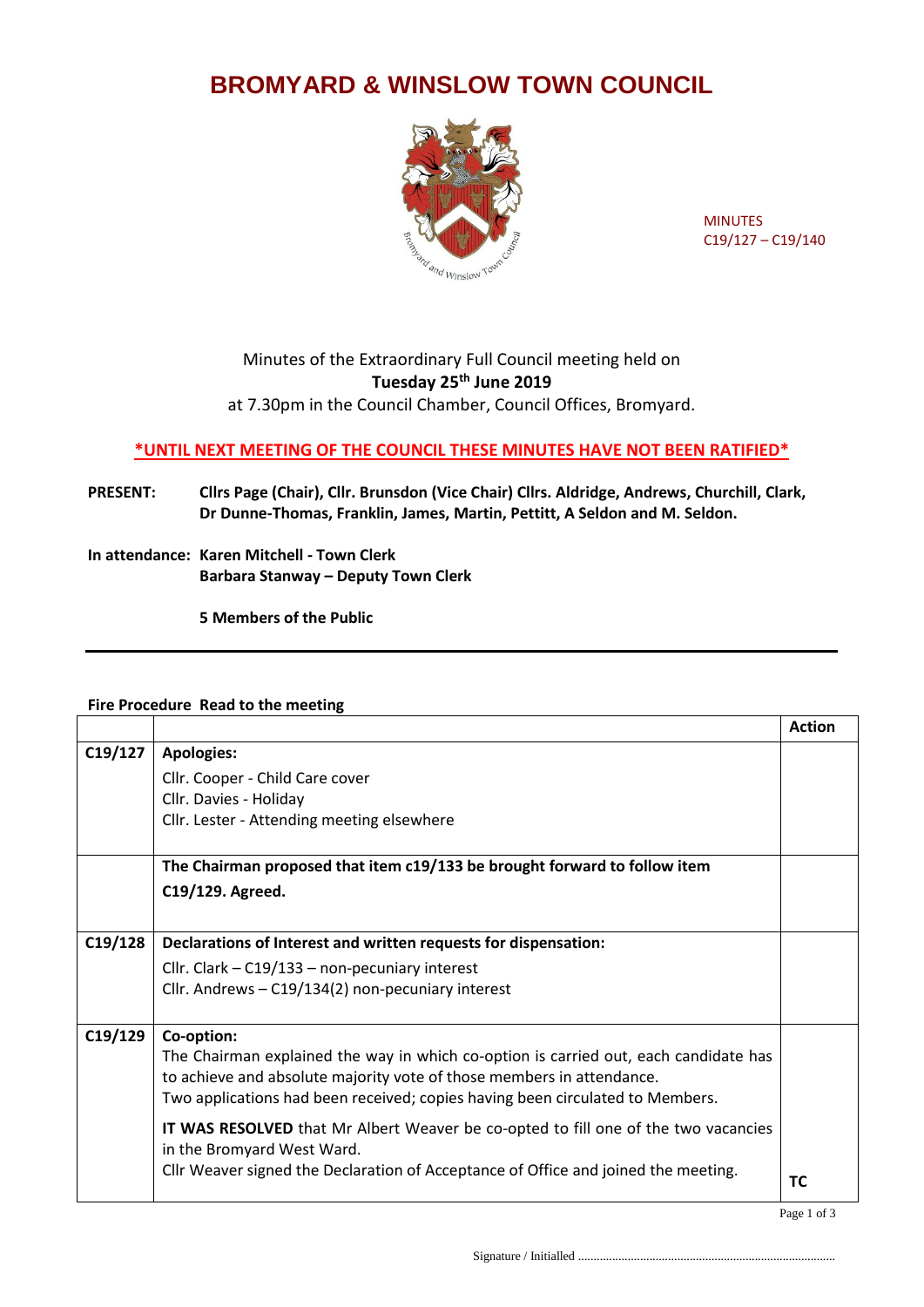|         | No motion was put forward in relation to the second applicant.<br>The Clerk was asked to inform Herefordshire Council of the results.                                                                                                                                                                                                                                                                                                                                                                                                        |           |
|---------|----------------------------------------------------------------------------------------------------------------------------------------------------------------------------------------------------------------------------------------------------------------------------------------------------------------------------------------------------------------------------------------------------------------------------------------------------------------------------------------------------------------------------------------------|-----------|
| C19/133 | <b>Notice of Motion:</b><br>Climate Change: Cllr. Martin moved the motion as per the Agenda and accompanying<br>Briefing Paper.<br>Discussion followed.<br>An amendment was moved to create a Working Party to advise the Council on a<br>possible Climate Change Policy. The amendment was seconded, debated and voted<br>upon at 5 for, 5 against with 3 abstentions. The Chairman gave a casting vote against<br>the amendment.<br>Cllr Seldon seconded the original motion which was debated at length, with Cllr. Martin<br>summing up. |           |
|         | IT WAS RESOLVED that:<br>"This Council is asked to declare a Climate Emergency and look to become carbon<br>neutral in its own activities by 2030. To set up a Working Party in cooperation with<br>the community and relevant organisations both in Bromyard and the wider<br>community to look at ways to make the Town carbon neutral as soon as possible and<br>the implications of the resolution".                                                                                                                                     | <b>TC</b> |
| C19/130 | Exclusion of members of the public and press:<br>It was resolved to move into private session for the discussion of item C19/140                                                                                                                                                                                                                                                                                                                                                                                                             |           |
| C19/131 | <b>Committee Membership:</b>                                                                                                                                                                                                                                                                                                                                                                                                                                                                                                                 |           |
|         | 1. Cllr A Seldon's resignation from the Town Council's Planning & Economic<br>Development Committee was noted.                                                                                                                                                                                                                                                                                                                                                                                                                               |           |
|         | 2. To appoint the newly co-opted Councillors, plus one existing Councillor to fill<br>vacancies on the following committees:                                                                                                                                                                                                                                                                                                                                                                                                                 |           |
|         | Planning and Economic Development - 2 members required<br>a)<br>Burial - 1 member required<br>b)                                                                                                                                                                                                                                                                                                                                                                                                                                             |           |
|         | IT WAS RESOLVED that:                                                                                                                                                                                                                                                                                                                                                                                                                                                                                                                        |           |
|         | • Cllr Weaver become a member of the Planning and Economic<br>Development Committee.<br>• Cllr Franklin become a member of the Burial Committee<br>• That one seat remain vacant on the Planning and Economic Development<br>Committee until another member can be co-opted.                                                                                                                                                                                                                                                                 |           |
| C19/132 | <b>Outside Bodies:</b>                                                                                                                                                                                                                                                                                                                                                                                                                                                                                                                       |           |
|         | IT WAS NOTED that Cllr. Aldridge had decided to step down as the Town Council's<br>substitute representative to the Kempson Players Committee.                                                                                                                                                                                                                                                                                                                                                                                               |           |
|         | IT WAS RESOLVED that Cllr. Pettitt fill the post.                                                                                                                                                                                                                                                                                                                                                                                                                                                                                            |           |
| C19/134 | <b>Working Groups:</b><br>Members considered setting up working groups for VE Day and Tourism. The Chairman<br>asked members to consider the workload that this might bring to Officers and that<br>there is nothing to stop members meeting and bringing ideas to Council.                                                                                                                                                                                                                                                                  |           |
|         | Following discussion IT WAS RESOLVED to set up the following working groups on the<br>understanding that they would not be 'clerked':                                                                                                                                                                                                                                                                                                                                                                                                        |           |
|         | a Working Group to prepare for VE Day 75 <sup>th</sup> Anniversary Commemorations.<br>Members: Cllrs Aldridge, Churchill, Davies and Pettitt.                                                                                                                                                                                                                                                                                                                                                                                                |           |

Page 2 of 3